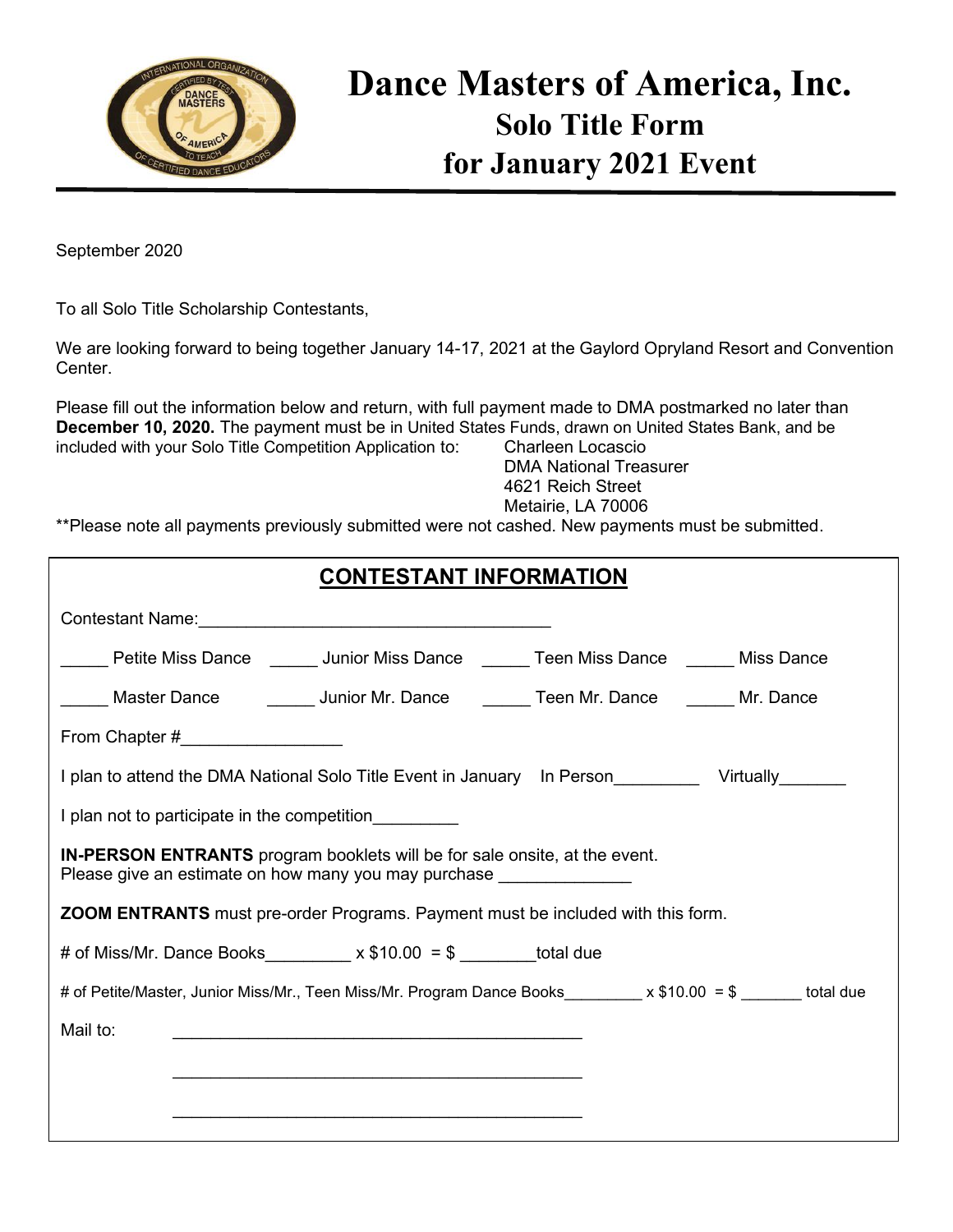#### **DANCE MASTERS OF AMERICA, INC. NATIONAL SOLO TITLE SCHOLARSHIP COMPETITION ENTRY FEES DUE**

| Miss Dance of America        | \$475.00 | Mr. Dance of America           | \$475.00 |
|------------------------------|----------|--------------------------------|----------|
| Teen Miss Dance of America   | \$350.00 | Teen Mr. Dance of America      | \$350.00 |
| Junior Miss Dance of America | \$350.00 | Junior Mr. Dance of America    | \$350.00 |
| Petite Miss Dance of America | \$350.00 | <b>Master Dance of America</b> | \$350.00 |

| DANCE MASTERS OF AMERICA, INC.              |
|---------------------------------------------|
| NATIONAL SOLO TITLE SCHOLARSHIP COMPETITION |
| <b>DIGITAL DOWNLOAD ORDER FORM</b>          |

All Solo Title's Digital Downloads will be sold through the National Treasurer's Office. Each Digital Download will contain footage of the Opening Production Routine, the Entrant's Performance, and the Awards Ceremony. Full payment, in United States Funds drawn on United States Bank, must accompany each order and be included with your Solo Title Competition Application.

Contest:

|                                                                  | <b>EXAMPLE PETER MISS DANCE</b> 2011 Junior Miss Dance 2012 Teen Miss Dance 2012 Miss Dance |  |  |  |  |
|------------------------------------------------------------------|---------------------------------------------------------------------------------------------|--|--|--|--|
|                                                                  | ____ Master Dance _______ Junior Mr. Dance _____Teen Mr. Dance _____ Mr. Dance              |  |  |  |  |
|                                                                  |                                                                                             |  |  |  |  |
|                                                                  | Contestant Name: Contestant Name:                                                           |  |  |  |  |
|                                                                  |                                                                                             |  |  |  |  |
| Digital Download: \$45.00 total (one form per contestant please) |                                                                                             |  |  |  |  |
| Send to:                                                         |                                                                                             |  |  |  |  |
|                                                                  |                                                                                             |  |  |  |  |
|                                                                  |                                                                                             |  |  |  |  |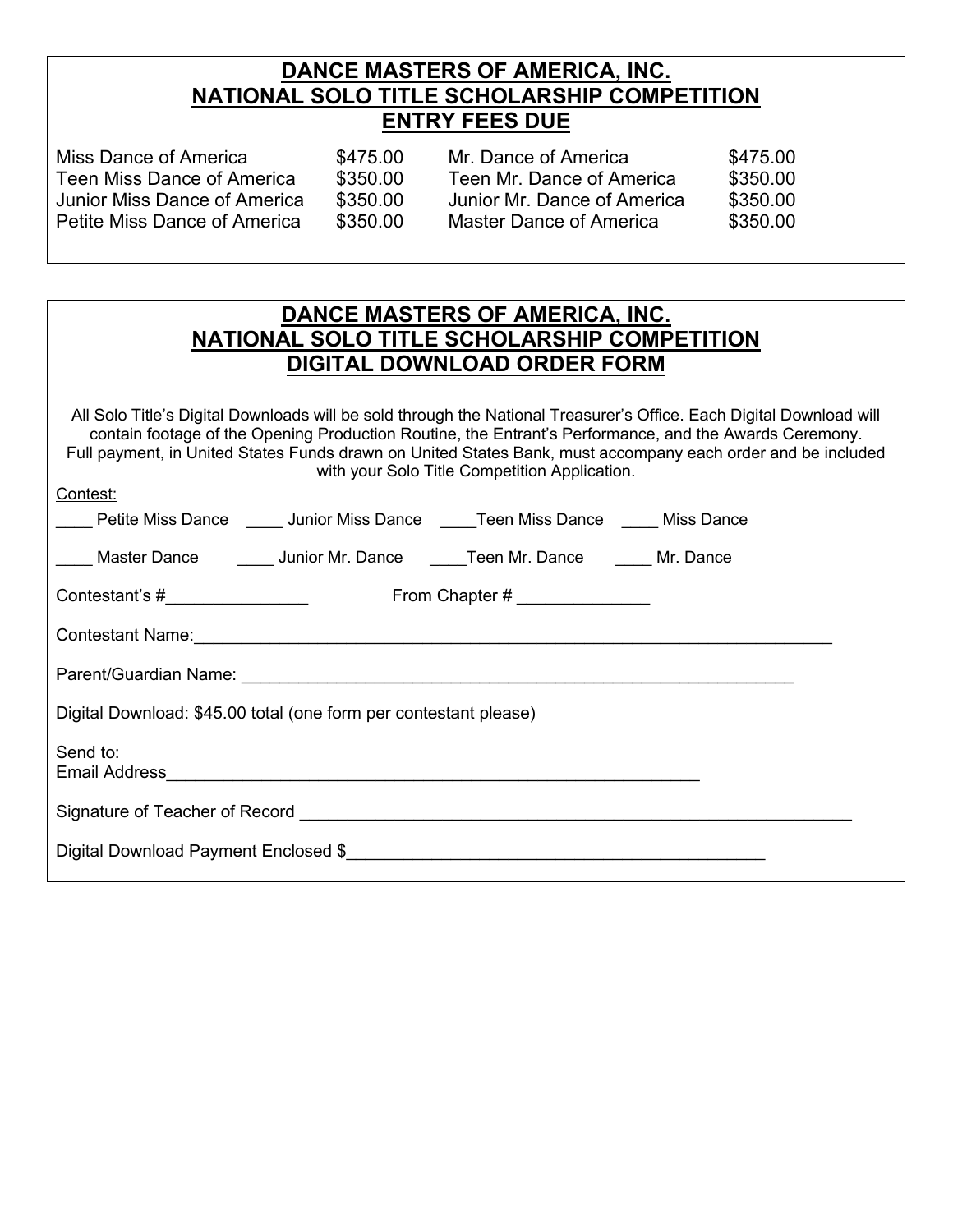## **January 2021 National Solo Title Scholarship Competition MEDICAL AUTHORIZATION**

That I, \_\_\_\_\_\_\_\_\_\_\_\_\_\_\_\_\_\_\_\_\_\_\_\_\_\_\_\_\_\_\_\_\_, am the parent and legal guardian of

a minor child (under the age of eighteen (18) years of age) give my permission to Dance Masters of America, Inc., the Officers of the Organization, Directors and Assistants of the Competition to obtain whatever medical and/or hospital care and treatment may be deemed necessary at the Dance Masters of America, Inc. National Solo Title Scholarship Competition, Gaylord Opryland Resort and Convention Center, 2800 Opryland Drive, Nashville, TN 37214 from January 14 through January 17, 2021. Dated: \_\_\_\_\_\_\_\_\_\_\_\_\_\_\_\_\_\_\_\_\_ \_\_\_\_\_\_\_\_\_\_\_\_\_\_\_\_\_\_\_\_\_\_\_\_\_\_\_\_\_\_\_\_\_\_\_\_\_\_\_

SIGNATURE OF PARENT/GUARDIAN

STATE OF \_\_\_\_\_\_\_\_\_\_\_\_\_\_\_\_\_\_\_\_\_\_\_\_\_\_, COUNTY OF \_\_\_\_\_\_\_\_\_\_\_\_\_\_\_\_\_\_\_\_\_\_\_\_\_\_\_\_\_\_\_\_\_

On the day of the day of the state of the state of the state of the state of the state of the state of the state of the state of the state of the state of the state of the state of the state of the state of the state of th

\_\_\_\_\_\_\_\_\_\_\_\_\_\_\_\_\_\_\_\_\_\_\_\_\_\_\_\_\_\_\_\_\_ NAME OF PARENT/GUARDIAN

known to me to be the individual described in and who executed the foregoing Medical Authorization and who duly acknowledged to me that (s)he executed the same.

\_\_\_\_\_\_\_\_\_\_\_\_\_\_\_\_\_\_\_\_\_\_\_\_\_\_\_\_\_\_\_\_\_\_ SIGNATURE NOTARY PUBLIC

# **GENERAL RELEASE FORM**

I hereby acknowledge the personal data herein set forth is correct.

As a parent of an entrant under the age of eighteen (18), I give my permission for (s)he to be photographed and recorded during the January 2021 National Solo Title Scholarship Competition. As an entrant over the age of eighteen (18), I give my permission to be photographed and recorded during the January 2021 National Solo Title Scholarship Competition.

It is my understanding that the photographs and recordings will be used solely for Dance Masters of America, Inc. at their discretion and in a manner benefiting the high standard of the association. It is further my understanding that these photographs and recordings may be offered for sale at the discretion of Dance Masters of America, Inc.

In consideration of being accepted as an entrant in the January 2021 National Solo Title Scholarship Competition, I do hereby release Dance Masters of America, Inc., the Officers of the Organization, Directors and Assistants of the Competition, Gaylord Opryland Resort and Convention Center, 2800 Opryland Drive, Nashville, TN 37214 from any and all claims for damages or injuries, which the entrant may sustain while participating as a contestant in any activity connected with this National Solo Title Scholarship Competition. I have also read the Official Rules of the 2019-2020 Dance Masters of America, Inc. Solo Title Scholarship Competition and do hereby agree to comply with said rules and regulations now in effect or as announced thereafter.

Failure to obtain the below three (3) signatures prior to December 10, 2020 will disqualify applicant from entry into the National Solo Title Competition.

I do hereby affirm that the information provided is true and accurate

\_\_\_\_\_\_\_\_\_\_\_\_\_\_\_\_\_\_\_\_\_\_\_\_\_\_ \_\_\_\_\_\_\_\_\_\_\_\_\_\_\_\_\_\_\_\_\_\_\_\_\_\_ \_\_\_\_\_\_\_\_\_\_\_\_\_\_\_\_\_\_\_\_\_\_\_\_\_ Entrant Signature Parent Signature Teacher of Record Signature